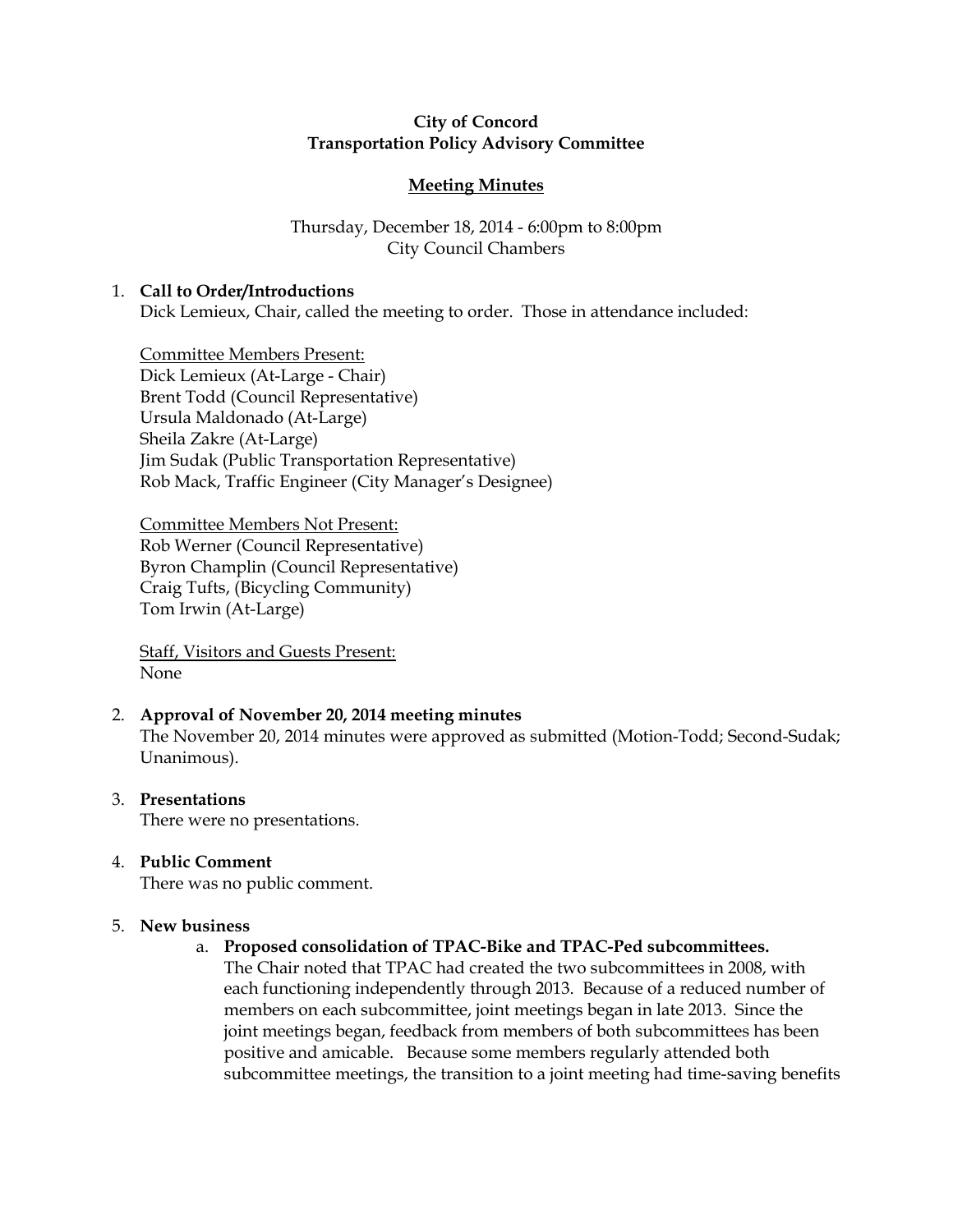too. The proposal to consolidate the two subcommittees was approved by subcommittee members at their December 1, 2014 joint meeting.

TPAC members spoke favorably of the proposed merger of the two subcommittees. It was suggested that the new subcommittee work with staff to update the subcommittee web page. It was also noted that the joint meetings starting in late 2013 had been summarized on the TPAC-Bike web page, while the TPAC-Ped web page had shown no activity. TPAC approved the consolidation of the two subcommittees by unanimous consent.

### 6. Old Business

# a. Review/update Comprehensive Transportation Policy

Included in the agenda package was a copy of the updated policy as approved by TPAC at last month's meeting. Also included for TPAC review was a draft resolution and TPAC report prepared by staff to accompany the amended policy submission to City Council in January for a February 13, 2015 public hearing. Having discussed a few minor edits, members concurred with both the draft resolution and accompanying report from TPAC.

# b. Report from the Public Transit Subcommittee outlining TPAC's recommendation to develop and implement a multi-year capital replacement program for CAT fixed-route buses.

Jim Sudak noted that CAT received NHDOT approval of \$240,000 in grant funding for the purchase of a 'midi'-sized bus. It was also noted that at TPAC-PT's meeting earlier this week, there was insufficient information to further the subcommittee's discussion of the CAT multi-year capital replacement program. As such, the Chair deferred further discussion of the topic until the next meeting.

Jim Sudak described next year's revised downtown bus stop locations due to the Main Street reconstruction project. The CAT bus stop at Park Street will be relocated to Storrs Street beneath the state parking garage deck. TPAC members discussed the change, including CAT's considerations in selecting this location verses other alternatives. Jim Sudak noted that Centre Street and N. State Street were more difficult operationally due to parking, narrower street width and heavy traffic volumes.

#### 7. Consent Reports

# a. Approval of Subcommittee Minutes (Pedestrian, Bicycle, Public Transportation, and Traffic Operations)

The following subcommittee minutes were accepted by unanimous consent: Bicycle and Pedestrian –November 3, 2014.

#### 8. City Council meeting update

Councilor Todd noted Council's December 8, 2014 discussion of potential future applications for grant funding for Terrill Park to include possible enhancements related to the Merrimack River Greenway Trail.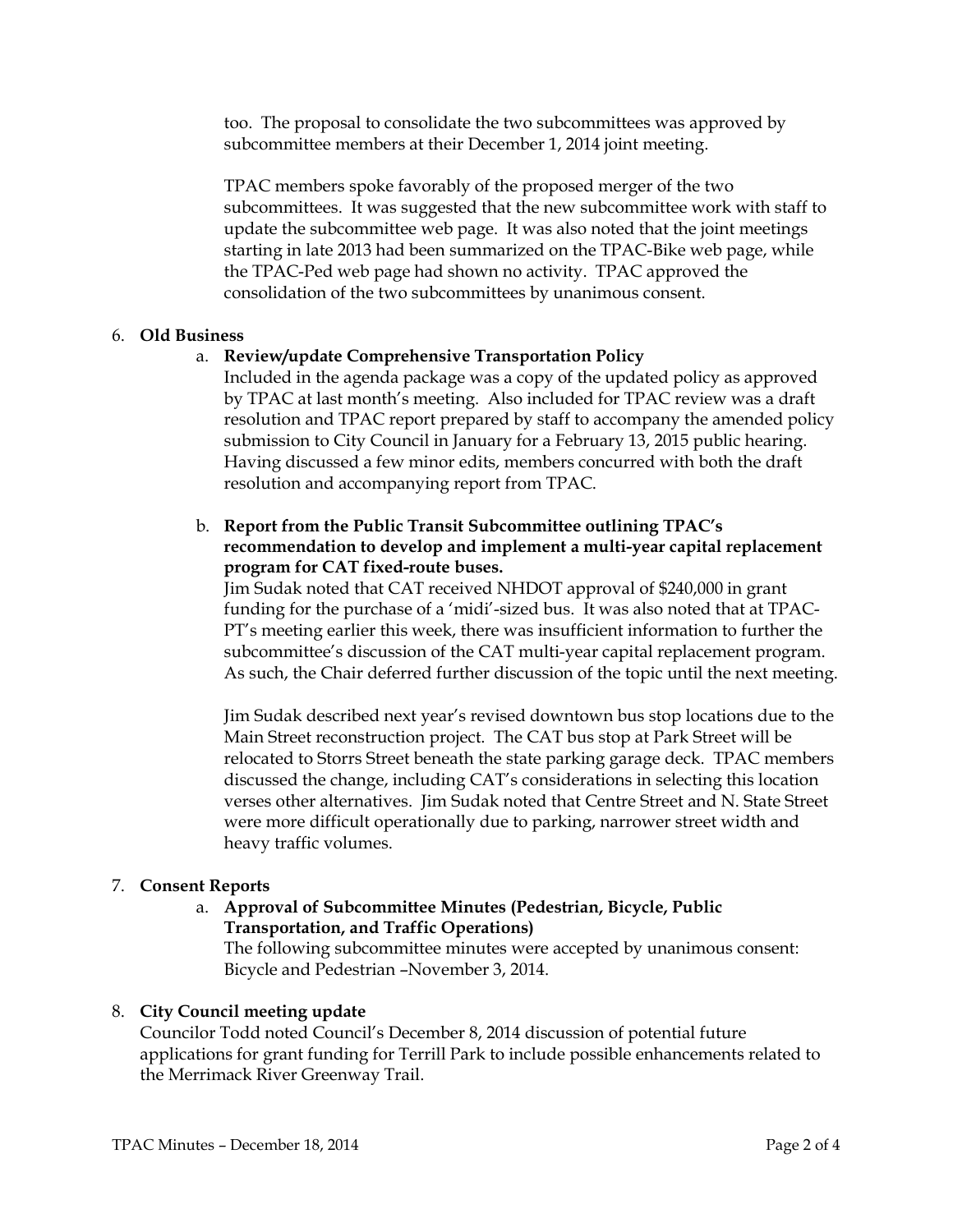### 9. TPAC Referrals from City Council, Staff and Chair

a. None

### 10. Status report on subcommittees

### a. Pedestrian Committee, Ursula Maldonado

Ursula Maldonado reported that the pedestrian and bicycle subcommittees met jointly on December 1, 2014 and recommended consolidation of the two subcommittees. Select subcommittee members will meet tomorrow with the City Planner to discuss the bicycle master plan update. Also discussed was winter sidewalk maintenance.

#### b. Bike Committee, Craig Tufts See 10.a above.

### c. Public Transit Committee, Tom Irwin

Rob Mack relayed a message from Tom Irwin that the subcommittee met without a quorum on December 16, 2014. Further discussion of the CAT bus acquisition request was deferred to the next meeting. Attendees worked on the agenda for the January 20, 2015 subcommittee meeting to be held at the Smile Building and open to the public as well as methodology for reporting to City Council.

### d. Traffic Operations Committee, Rob Mack

Rob Mack reported that TOC met on December 16, 2014 and discussed: TPAC's recommended update to the Comprehensive Transportation Policy; city-wide crash statistics; and winter sidewalk maintenance along Loudon Road.

#### 11. Staff Updates

# a. Downtown Complete Streets Improvement Project – TIGER 2012 (CIP460) Rob Mack reported that construction activity has ended for the season. Work will resume next spring on the section of N. Main Street between Centre Street and Pleasant Street.

#### b. US Route 3 North Improvements (CIP 35)

Rob Mack reported that Phase 5 construction in the village was complete. The design of the final Phase 6 segment (Lilac Street to Borough Road) was planned for this winter, with construction to occur in 2015.

Councilor Todd noted that he has received a lot of positive feedback on the project from constituents. A number of folks who were initially opposed or doubtful regarding the roundabout now feel that it turned out to be a great improvement. The street lighting is felt to be very appealing with a nice even illumination level and an enhanced feeling of safety. Folks feel that the choker at Stark Street is quite effective. Other comments include: Boudreau Square is more open and easier to access; pedestrian crossings of Village Street are safer; and bicycle navigation through the downtown area is much easier and safer.